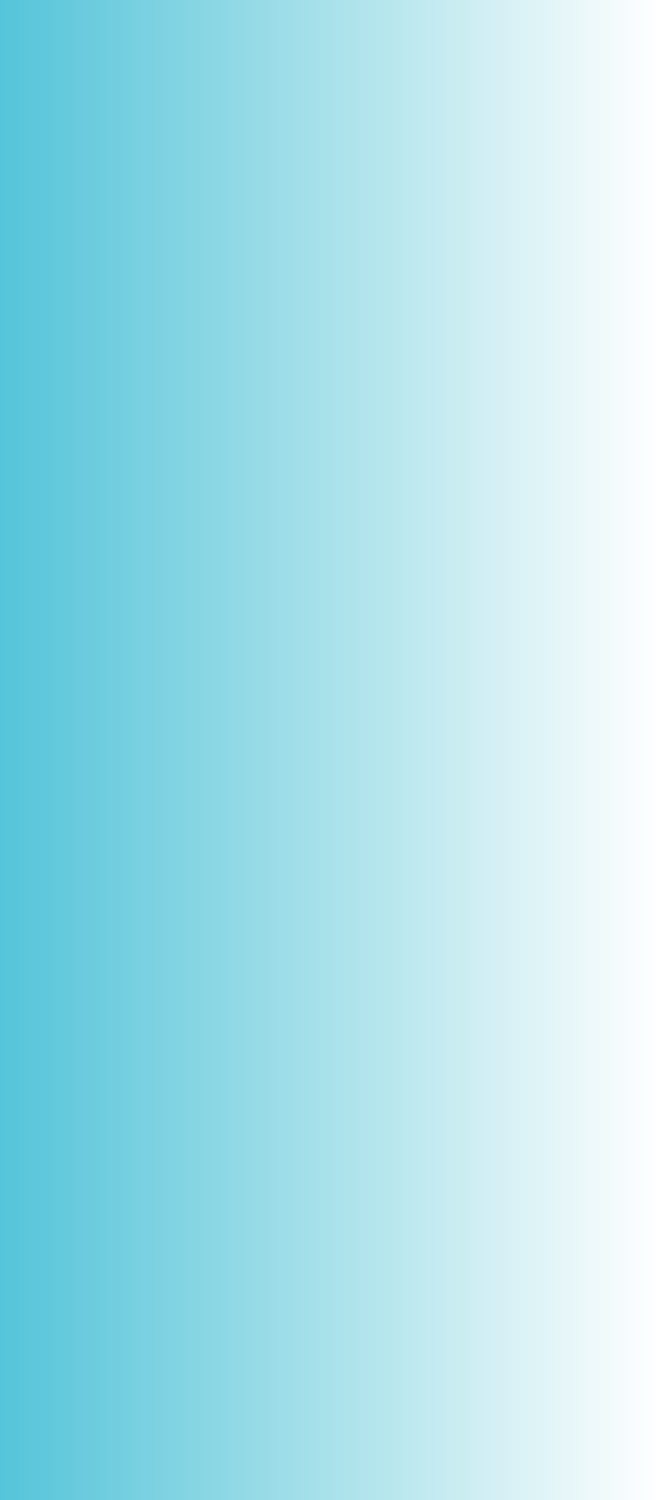# Where can I get more information about EDB?

Your County Health Department can provide you with additional information on EDB contamination in your area.

### **Other sources for information related to EDB include:**

### **Filter installation and maintenance: Water Supply Restoration Program**,

Bureau of Water Facilities Funding, Florida Department of Environmental Protection, **850.245.8358 http://www.dep.state.fl.us/water/wff/wsupply/index.htm2**

## **Human health and field and laboratory testing:**

### **Bureau of Water Programs**,

Florida Department of Health,

### **850.245.4069**

**http://www.doh.state.fl.us/environment/water/index.htm**



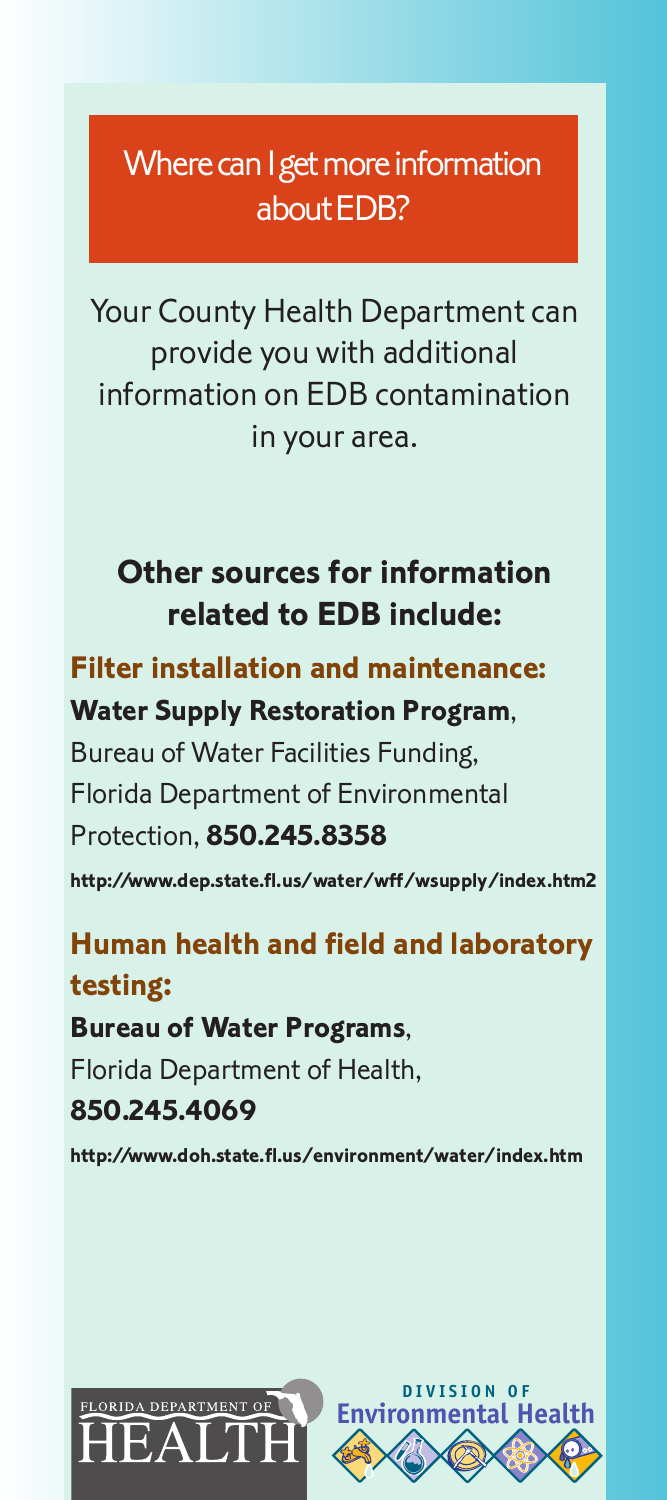What you need to know about Ethylene Dibromide (EDB) and your well water.

> **Bureau of Water Programs** Division of Environmental Health FLORIDA DEPARTMENT OF HEALTH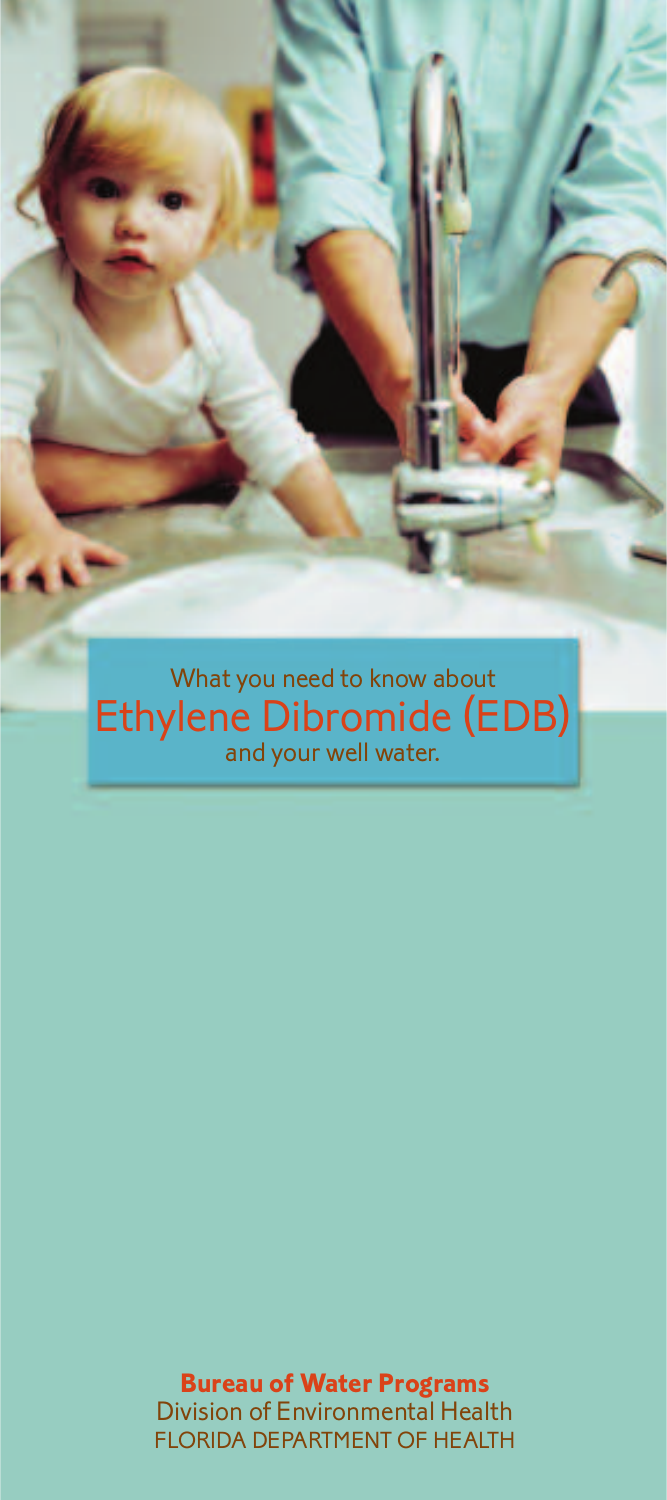#### Ethylene Dibromide (EDB) in Florida Groundwater

One of Florida's most precious resources is drinking water. However, clean, safe, drinking water is something we tend to take for granted. In fact, in some areas of the state, drinking water supplies face a serious threat from a chemical known as ethylene dibromide (EDB). In 1983, EDB was found in drinking water wells in a number of areas of Florida. Since that time, the state has been testing water supplies and providing clean drinking water to homes whose private wells do not meet the state drinking water standard for EDB.

#### What is EDB?

EDB is a man-made chemical that was manufactured in the United States for more than 70 years. Millions of pounds per year were produced in the early 1980s, but amounts have declined since then. EDB was used:

- $\blacksquare$  to kill insects in fruit and grain.
- $\blacksquare$  to kill termites.
- $\blacksquare$  to kill small destructive microscopic worms in soil called nematodes, and
- $\blacksquare$  for leaded gasoline.

#### Is EDB currently used?

No, EDB in agriculture applications were discontinued in 1984 and unused EDB supplies were recalled. Leaded gasoline, which contained EDB, is no longer available.

#### How does EDB get into drinking water?

Until 1983, when EDB was first found in wells, most people did not consider it a threat to groundwater. Scientists thought that EDB would evaporate as quickly as it was applied to the soil. However, a portion of the EDB became bound to soil particles during application. In a few instances, EDB in soil was found to be caused by leaking underground leaded gasoline storage tanks. Rainwater slowly flushed EDB from the soil into the groundwater which carried the contamination to drinking water wells.

#### How much EDB in my well water is a safe level?

In 1984, the State of Florida adopted a Drinking Water Standard for EDB, which requires that no more than 0.02 parts per billion (ppb) of the chemical be present in water. Florida's program also provides free drinking water well sampling, and free modification of unsafe wells in communities where there are EDB concerns. To avoid taking chances with your health, Florida has established a standard that is more stringent than the Federal Drinking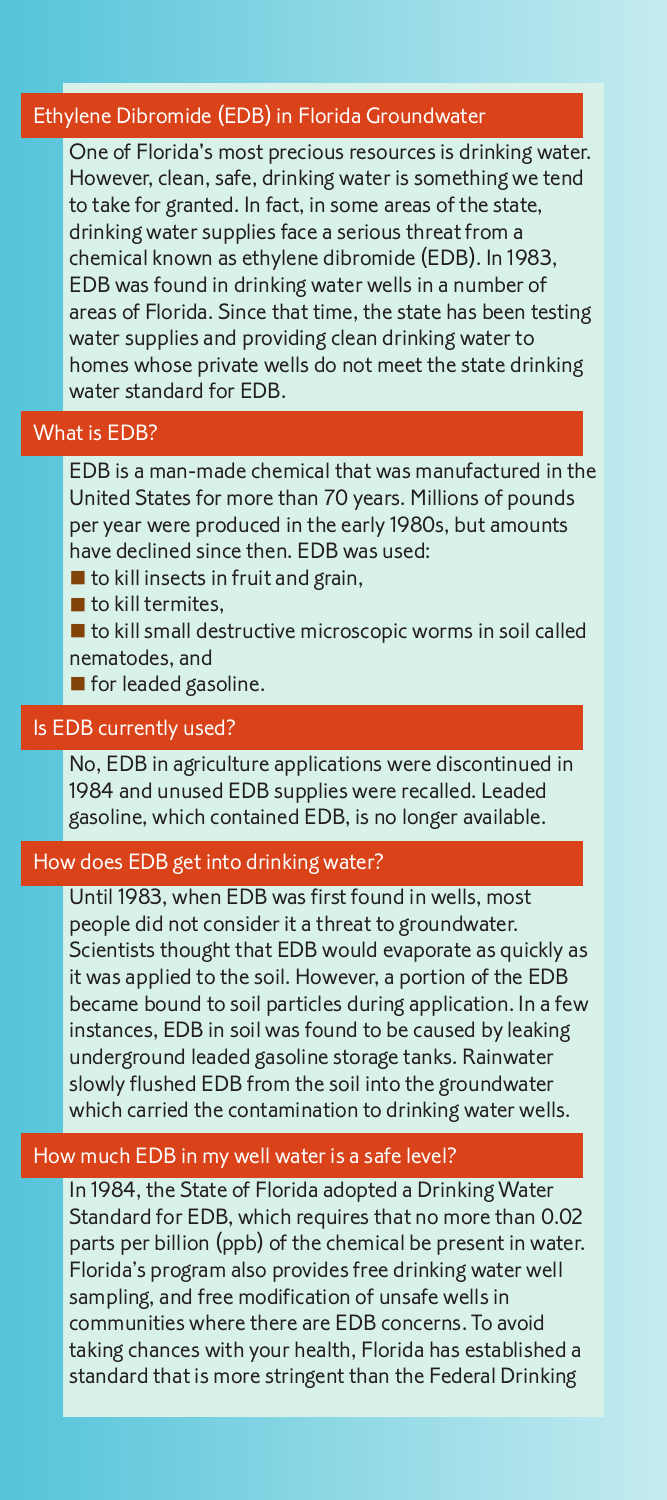Water Standard. Federal guidelines allow 0.05 ppb of the chemical in water.

#### What are the health effects of EDB?

Studies show EDB could cause cancer and birth defects in laboratory animals. However, the concentrations used in these animal studies were much higher than those usually found in Florida groundwater.

#### Can I use my water until alternative water is obtained?

Yes, in almost all cases in Florida, the concentrations found in the groundwater were too low to result in short-term exposures. In fact, even at the highest EDB concentrations in Florida groundwater, a few months or a few years exposure would result in a minimal increase risk of cancer. If your private well is tested and found to contain EDB at a concentration greater than the standard, the well water can safely be used for drinking, bathing, and cooking, for the short period of time until a filter can be installed or the home is connected to a public water supply.

#### Can water with EDB in it be used for other purposes?

Yes, the unfiltered EDB contaminated water is safe to use for washing dishes, flushing the toilet, and other normal household and garden uses.

#### How do I get my well water tested for EDB?

The Florida Department of Health (DOH), through its county health departments (CHDs), tests private drinking water wells near areas where EDB has been used. Between 1984 and 1985, all counties in Florida were surveyed for possible groundwater contamination with EDB. A number of EDB-related sites were identified in 22 counties, mostly located around agricultural fields and golf courses. Most of the EDB sites were found in Highlands, Jackson, Lake, Orange, and Polk counties.

If you feel that your water may contain EDB, you should contact your CHD's Environmental Health Section and request that your well be tested. DOH personnel will evaluate your property to see if EDB use was likely to have occurred in your area. Based on the preliminary evaluation, the local CHD may collect water samples from your well. The samples are then shipped to the DOH laboratory in Jacksonville for analysis. Test results will be reported to the well owner or the person living in the house at the address of the well. The property owner is not charged for these services.